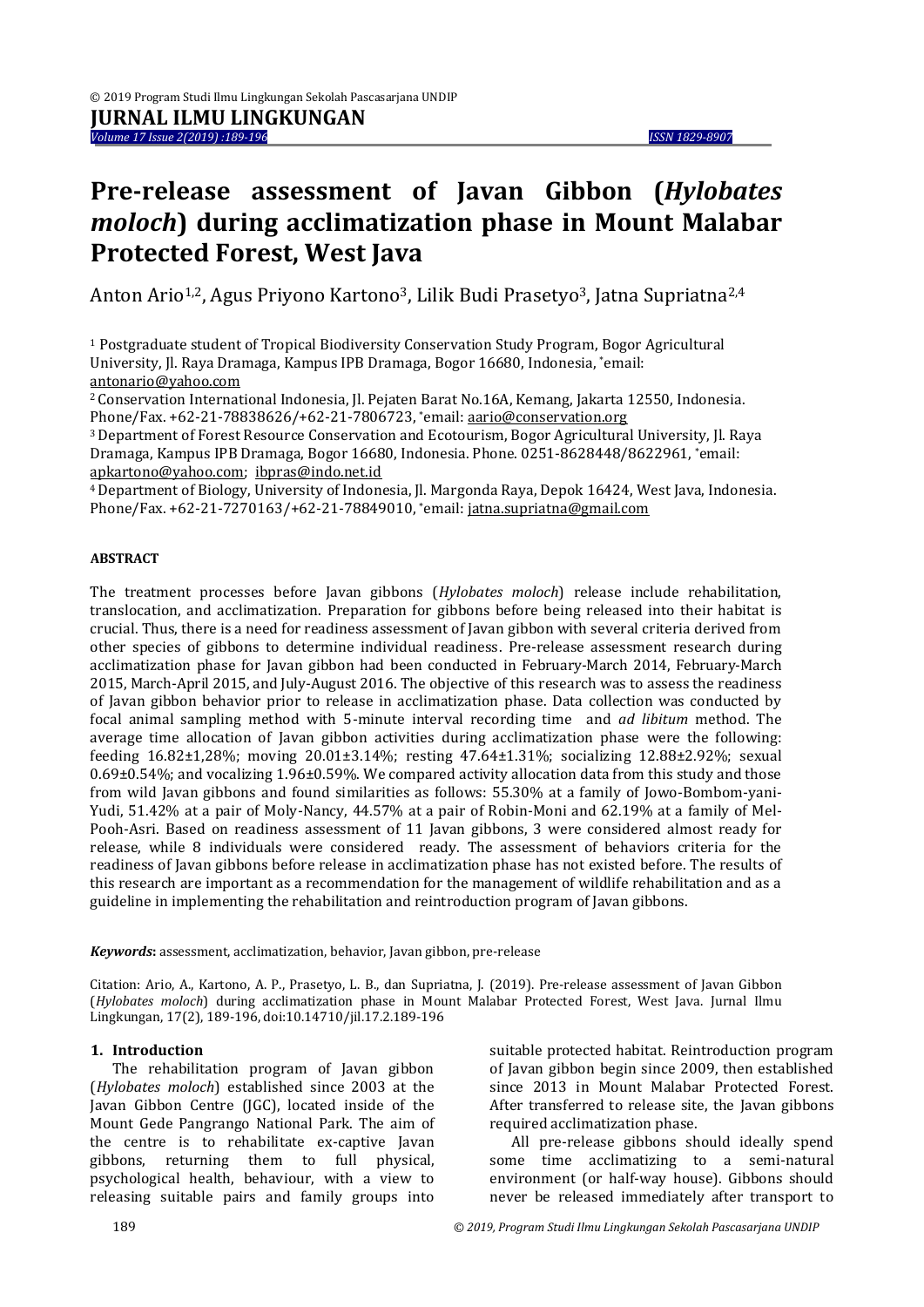the release area: time is required to recover from the stress of the trip and for acclimatization. Ideally, gibbons should be released into an enclosed environment, where they cannot migrate and where observers can easily monitor the gibbons (Strum & Southwick 1986).

Soft release, in the case of gibbon translocation, is defined in terms of provision of an acclimatization enclosure within the release site. A minimum period of three weeks should allow some level of adaptation to the new environment and assessment of likely interference from other gibbons in the area. Additional time would be required should gibbons fail to demonstrate key essential survival behaviours (Cheyne *et al*. 2008). It is not recommended for immediate removal at reintroduction sites as it takes time to relieve the stress experienced during displacement. In addition, acclimatization cages can help animals to adapt first to a new environment (Cheyne 2012).

Depending on the size of the enclosure, care should be taken to avoid an overly extended period that may result in the deterioration of positive behaviours. A soft release would ensure the demonstration of appropriate behaviours and calling as triggers prior to release from a soft release cage (Campbell et al.,2015).

Acclimatization cages serve the purpose of allowing sensory adaptation to the new environment, as well as assessment of potential interference from other gibbons or species. They should be large enough to allow for normal behaviours and preferably be larger than the gibbons' previous enclosure, though this is not always possible due to terrain at release sites. It is also important to consider that the size is sufficient should there be unforeseen delays in the release (Campbell et al.,2015).

Transfer to the new environment may well result in the reoccurrence of previously displayed negative behaviours, such as moving to the ground, cessation of calling and stereotypic behaviors (Ario, pers. comm. 2013). These behaviours may be due to stress of the new surroundings, but may also be an indicator of difficulty in adapting to new surroundings and careful assessment should be made prior to release. Gibbons should not be spending any time on the ground of the enclosure, as this is likely to increase risk of predation after release (Campbell et al.,2015).

Close observation of gibbons whilst housed in the acclimatization enclosure is important to ensure there is no injury or onset of medical or behavioural abnormalities. Ideally, the gibbon will not be handled during the acclimatization phase (Campbell et al.,2015). Therefore, to ensure that individual Javan gibbons that will be released do not decrease the quality of health and behavior, it is necessary to assess individuals of Javan gibbon during acclimatization phase before it is released.

# **2. Materials and Methods**

## **Time and Location of Study**

The research was conducted in gradually during acclimatization phase in February-March 2014, February-March 2015, March-April 2015, and July-August 2016 in Mount Malabar Protected Forest (MMPF). It has an area of about 8.894,47 hectares located in Bandung Regency, West Java. The research site was located at 07°07'20.52" S and 107°36'28.48" E, at altitudes of 1,000 to 2,300 m asl (Fig 1). The average temperature was 18-23 °C with annual rainfall between 2,000 and 2,500 mm.

### **Research Subjects**

The subjects of this research are 11 Javan gibbons scheduled for release. The gibbons are the family of Jowo-Bombom-Yani-Yudi, pair of Robin-Moni, pair of Moli-Nancy, and family of Mel-Pooh-Asri (Table 1). The age level of observed gibbons consisted of 8 adults: Jowo, Bombom, Nancy, Moli, Moni, Robin, Mel, and Pooh with average age ±11-19 years; one adolescent: Yani aged ±4 years, and 2 infants: Yudi aged ±1 year and Asri aged ±6 months (Table 1). Age category for Javan gibbon is divided into adult for > 6 years old, adolescent at 4-6 years old, juvenile at 2-4 years old, and infant at 0-2 years old (Kappeler 1981 and Leighton 1986).

#### **Data Collection and Analyses**

Behaviors observed in this research consist of feeding, moving, resting, socializing, sexual, and vocalization. Behavior data sampling utilized focalanimal sampling method, with 5 minute intervals between observations (Altmann 1974), during gibbon active period from waking up in the morning until they sleep in the late afternoon (Cocks 2000). Data sampling is also combined with ad libitum method, by taking notes on important happenings outside the observation period (Martin & Bateson 2007).

In this research, the sampling duration for each group were 30 days. During February-March 2014, we observerb family of Jowo-Bombom-Yani-Yudi, February-March 2015 for pair of Moli-Nancy, March-April 2015 for pair of Robin-Moni, then July-August 2016 for family of Mel-Pooh-Asri.

To determine Javan gibbon pair bond, observation on proximity and distance between individuals within a group is decided as: (1) less than 1 m with contact, (2) less than 1 m without contact,  $(3)$  1-5 m, and  $(4)$  more than 5 m. Cage strata usage pattern is also observed, separated into 4 regions: cage ground or terrestrial (0-2 m), strata 1 which is the lower part of the cage (2-4 m), strata 2 which is the middle part of the cage (4-6m), and strata 3 which is the upper part of the cage  $(>6m)$ .

There are 9 parameters in Javan gibbon behavioral readiness, which are the proportion of feeding, moving, resting, sexual, grooming,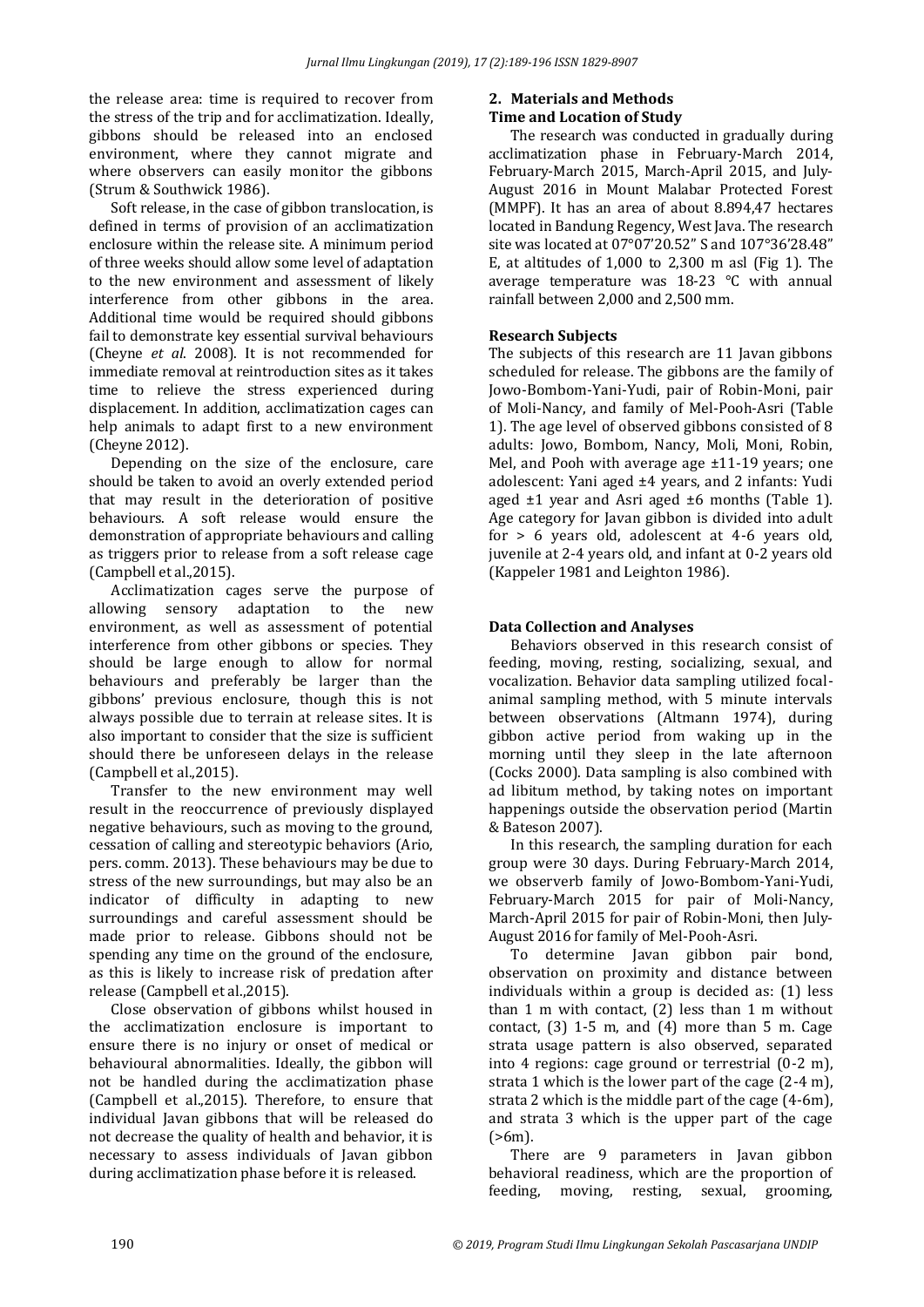agonistic, solo female call (morning call), stereotypic, and human directed behavior. Javan gibbon behavioral readiness parameter is a modification from behavioral readiness parameter proposed by Cheyne *et al.* (2012) for *Hylobates*  *agilis*. Every parameter is assumed to have different importance in supporting survival in the wild. Thus, in determining criteria and parameter value, behavior data from wild Javan gibbon is used based on literature study.



**Figure 1.** The map of study area in MMPF

| Nick Name     | Sex | <b>Estimated Birth</b> | Rehabilitation              | Acclimatization           | Group  |
|---------------|-----|------------------------|-----------------------------|---------------------------|--------|
|               |     |                        | Phase                       | Phase                     | Status |
| Jowo          | M   | 1999                   | 2008-2014 (±6 years)        | 26 February-26 March 2014 |        |
| <b>Bombom</b> | F   | 1999                   | 2008-2014 (±6 years)        |                           | Family |
| Yani          |     | 21 July 2010           | 2010-2014 ( $\pm$ 4 years)  |                           |        |
| Yudi          | M   | 7 July 2013            | 2014 $(\pm 1 \text{ year})$ |                           |        |
| Nancy         |     | 1998                   | 2004-2015 (±11 years)       | 1 January-23 April 2015   | Pair   |
| Moli          | M   | 2002                   | 2004-2015 (±11 years)       |                           |        |
| Moni          | E   | 2004                   | 2005-2015 (±10 years)       | 1 January-23 April 2015   | Pair   |
| Robin         | M   | 2002                   | 2008-2015 (±7 years)        |                           |        |
| Mel           | M   | 1997                   | 2008-2016 (±8 years)        | 18 April-9 August 2016    |        |
| Pooh          | F   | 2000                   | 2008-2016 (±8 years)        |                           | Family |
| Asri          |     | 9 Feb 2015             | 2015-2016 (±1 year)         |                           |        |

|  | Table 1. The age level of observed javan gibbons |
|--|--------------------------------------------------|
|--|--------------------------------------------------|

*Remarks: JGC=Javan Gibbon Center, M=Male, F=Female*

Obtained Javan gibbon behavioral data are analyzed by qualitative approach. Examination results are given score between 1, 3, and 5 and valued based on similarity between rehabilitated with wild Javan gibbon. Score analysis and value weighting are utilizing Likert scale. The use of every unit from every point was valid, for every option was an indicator of its represented variable (Budiaji 2013). Javan gibbon readiness for release is divided into 3 categories, not ready with the total value of 100-233, almost ready with 234-366, and ready 367-500.

The results of individual preparedness category of Javan gibbon during acclimatization phase are used in determining three subsequent decision criteria's i.e. not to proceed to release, proceed to release but extending for acclimatization time, and proceed to release (Table 2).

| <b>Table 2.</b> Decision criteria's in acclimatization phase (Modified from Campbell et al., 2015) |  |  |  |  |
|----------------------------------------------------------------------------------------------------|--|--|--|--|
|----------------------------------------------------------------------------------------------------|--|--|--|--|

| Category     | Decision                                                     | Criteria's                                                                                                                                                                                                                                                                                      |
|--------------|--------------------------------------------------------------|-------------------------------------------------------------------------------------------------------------------------------------------------------------------------------------------------------------------------------------------------------------------------------------------------|
| Not ready    | Not to proceed to release                                    | If the gibbons show drastic decline in behavior and health. This is indicated by<br>the inability of individual Javan gibbon to restore physical condition and health<br>after three weeks of acclimatization. The decision taken is to return the Javan<br>gibbon to the rehabilitation center |
| Almost ready | Proceed to release but extending<br>for acclimatization time | If the gibbons show behavioral and health instability after three weeks of<br>acclimatization.                                                                                                                                                                                                  |
| Ready        | Proceed to release                                           | If the gibbons show behavior and stable health even tend to show improvement<br>of positive behavior among individuals                                                                                                                                                                          |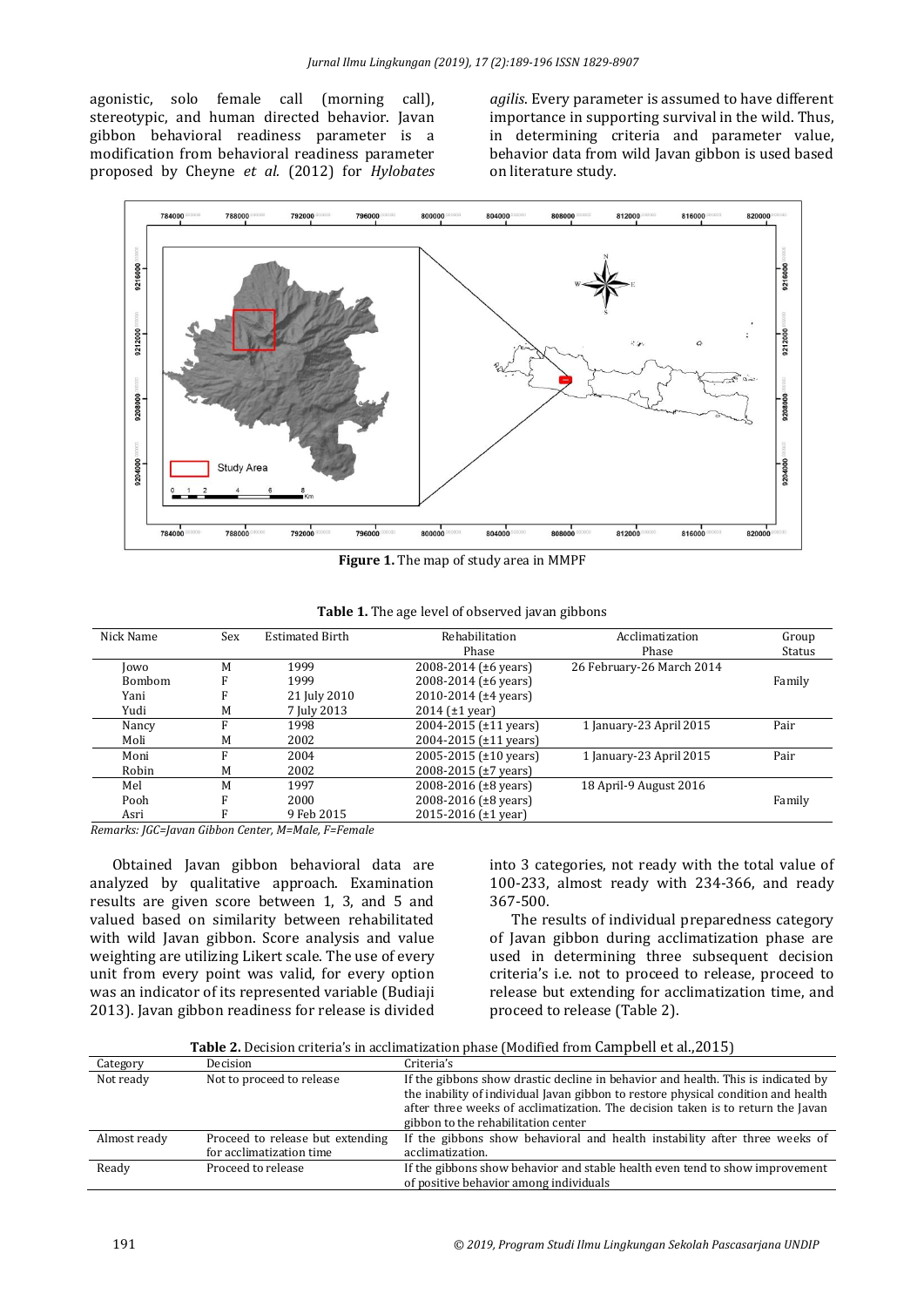#### **3. Results and Discussion Activity budget of Javan gibbon**

Javan gibbon daily activity in acclimatization phase was recorded to begin in the morning at 6:00 a.m. and ended at 16:00 p.m.. Total research observation hours were 285 hours for each observed Javan gibbon. The average daily activity was recorded to be 9 to 10 hours per day for each animal. This period is still within Hylobatidae active hours stated by Leighton (1986), which is 8 to 10 hours per day.

We analyzed the behavioral data and found that the eleven released Javan gibbons allocated their time as on table 3. Several studies on wild Javan gibbon behavior in Mount Gede-Pangrango National Park (MGPNP), Mount Halimun National Park (MHNP), and Leuweung Sancang Nature Reserve (LSNR) found that the average time (%) allocation was: feeding 39.20±6.84%, moving 24.56±11.29%, resting 28.30±9.61%, socializing 3.46±1.91%, vocalizing 3.17±2.80% and sexual 1.30±0.24 (Landjar 1996; Fithriyani 2007; Iskandar 2007; Arifin 2007; Malone 2007; and Ario 2011).

| <b>Behaviors</b> | The family of Jowo- | The pair of      | The pair of      | The family of    |
|------------------|---------------------|------------------|------------------|------------------|
|                  | Bombom-Yani-Yudi    | Moli-Nancy       | Robin-Moni       | Mel-Pooh-Asri    |
| Feeding          | $16.77 \pm 2.28$    | 18.58±2.02       | $16.36 \pm 3.09$ | $15.56 \pm 3.69$ |
| Moving           | $21.34 \pm 2.22$    | 22.76±4.33       | $15.54 \pm 2.46$ | $20.41 \pm 3.78$ |
| Resting          | $46.77 \pm 4.88$    | $46.39 \pm 2.15$ | $49.23 \pm 6.25$ | $48.17 \pm 6.20$ |
| Socializing      | $12.18 \pm 6.36$    | $10.24 \pm 0.02$ | $17.06 \pm 0.48$ | $12.03 \pm 8.96$ |
| Vocalizing       | $2.47 \pm 1.42$     | $1.80 \pm 0.18$  | $1.19 \pm 0.19$  | $2.36 \pm 1.73$  |
| Sexual           | $5.53 \pm 9.84$     | $0.22 \pm 0.00$  | $0.60 \pm 0.02$  | $1.47 \pm 1.31$  |

**Table 3.** Behavioral time allocation for each group of pre-release Javan gibbons (%)



**Figure 2.** Average percentage for each gibbons group behavi

The gibbons mostly ate fruits 67.74±4.21, followed by leaves 26.49±5.09, flowers 4.34±1.52 and insects 1.43 $\pm$ 1.51. Brachiation 56.50 $\pm$ 6.18 was the primary locomotion, followed by climbing 18.30±5.76, bipedalism 14.22±3.02, and leaping 10.53±5.53. They rested by sitting  $88.44\pm3.65$ , lying  $6.76\pm2.98$ , and sleeping 4.79±2.96. Social interaction among individuals was grooming 55.23±9.37, playing 41.64±7.22, and agonistic behavior 3.12±2.60. Sexual behavior between adults was as follow: courtship 31.15±5.67, pre-copulation 30.87±8.21, and copulation behavior 20.61±8.32. The gibbons mostly vocalized by doing short call 60.58±8.58, followed by morning call 27.91±17.84, and alarm call 15.35±9.74. Grooming, playing, and sexual are included in affiliative interaction among Javan gibbon. Average percentage behaviors for each gibbons group found as figure 2.

We proved this from the average proximity among individuals in each group as follow: 46,13%

for  $<$  1 m with direct contact, 27,42%  $<$  1 m without contact, 24,65% 1-5 m, and 1,80%. >5 m. The average of cages strata used in each group as follow:  $4.19\%$  terrestrial part of the cage  $(0-2m)$ , 31.18% lower strata (2-4m), 57,78% middle strata (4-6m) dan 6,85% upper strata (>6m).

#### **Behaviour Similarity Level**

We compared behavior allocation data from this study and data from wild Javan gibbon and found as on table 4.

Javan gibbons start to increase their activity during feeding time. Feeding activity of Javan gibbons at the acclimatization cages happened during feeding time, which was 7:00 a.m., 10:00 a.m., 12:00 a.m., and 2:00 p.m.. These showed that the binodal pattern that was stated by Ravasi (2004) did not occur in the daily activity of Javan gibbons living at the cages.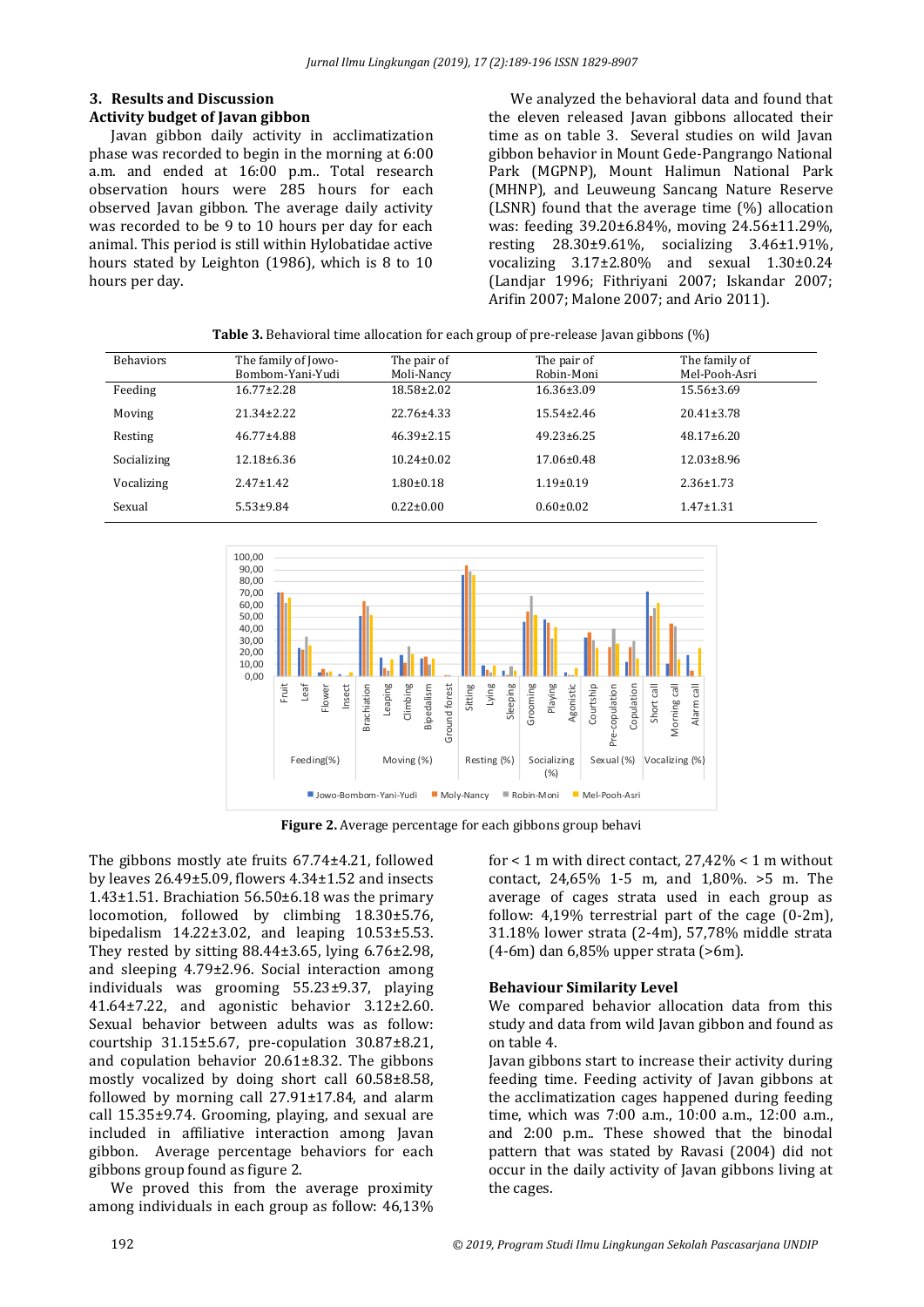Other than consuming market fruits (non-forest fruit), Javan gibbons have been introduced to forest fruit since entering acclimatization phase. Because since in rehabilitation phase, the strategy of introducing forest fruits occurred since beginning, to the gibbons eventually grew accustomed to forest fruit feed.



**Figure 3**. Daily activity patterns of the Javan gibbons in acclimatization phase

 $Similantralucl (0/3)$ 

|  |  |  | Table 4. Similarity level data on pre-release and wild Javan gibbons |  |
|--|--|--|----------------------------------------------------------------------|--|
|  |  |  |                                                                      |  |

| 'ild Javan Gibbons<br>The family of Jowo-<br>e family of Mel-Pooh-<br>The pair of<br>The pair of<br><b>Behavior</b><br>Average<br>$\pm$ SD)<br>Robin-Moni<br><sub>2</sub> mbom-Yani-Yudi<br>Moli-Nancy<br>Asri<br>Feeding<br>39.70<br>42.91<br>39.20±6.84<br>42.79<br>47.40<br>41.75<br>86.90<br>81.49<br>24.56±11.29<br>92.69<br>63.27<br>83.09<br>Moving<br>58.75<br>59.44<br>$28.30 \pm 9.61$<br>61.00<br>57.49<br>60.51<br>Resting<br>28.38<br>33.79<br>20.28<br>28.76<br>27.80<br>Socializing<br>$3.46 \pm 1.91$<br>74.37<br>$3.17 \pm 2.80$<br>77.84<br>56.72<br>37.70<br>61.66<br>Vocalizing<br>35.38<br>16.92<br>46.92<br>88.44<br>Sexual<br>$1.30 \pm 0.24$<br>49.62 |  | $J$ IIIIIIIaIIIIV IUVUI [70] |  |  |
|-------------------------------------------------------------------------------------------------------------------------------------------------------------------------------------------------------------------------------------------------------------------------------------------------------------------------------------------------------------------------------------------------------------------------------------------------------------------------------------------------------------------------------------------------------------------------------------------------------------------------------------------------------------------------------|--|------------------------------|--|--|
|                                                                                                                                                                                                                                                                                                                                                                                                                                                                                                                                                                                                                                                                               |  |                              |  |  |
|                                                                                                                                                                                                                                                                                                                                                                                                                                                                                                                                                                                                                                                                               |  |                              |  |  |
|                                                                                                                                                                                                                                                                                                                                                                                                                                                                                                                                                                                                                                                                               |  |                              |  |  |
|                                                                                                                                                                                                                                                                                                                                                                                                                                                                                                                                                                                                                                                                               |  |                              |  |  |
|                                                                                                                                                                                                                                                                                                                                                                                                                                                                                                                                                                                                                                                                               |  |                              |  |  |
|                                                                                                                                                                                                                                                                                                                                                                                                                                                                                                                                                                                                                                                                               |  |                              |  |  |
|                                                                                                                                                                                                                                                                                                                                                                                                                                                                                                                                                                                                                                                                               |  |                              |  |  |

There are 10 types of forest fruits that have been consumed by Javan gibbons at the acclimatization cages, which consist of: beunying (*Ficus pistulosa*), darangdang (*Ficus sinuate*), hampelas (*Ficus hampelas*), kondang (*Ficus variegate*), harendong (*Melastoma affine*), pisitan monyet (*Dysoxylum aliaceum*), hamirung (*Vernonea arborea*), walen (*Ficus ribes*), rasamala (*Altingia excelsa*), and nangsi (*Villebrunea rubescens)*.

The average percentage of fruit eaten was more than 50% and the rest of their intake consisted of leaves, flowers, and insects, showing that Javan gibbons during their acclimatization process are already used to eating fruits. Javan gibbon's ability to find and consume forest fruit is important for their survival post-release.

As a frugivore, Javan gibbon consumed more fruits (61%), compared to bud and young leaves (38%), and flowers (1%), coming from 125 types of plants in total. Javan gibbons also consumed several types of insects, such as termites (Kappeler 1981; Supriatna & Wahyono 2000).

The differences average similarity of behavioral allocation of Javan gibbon in acclimatization phase compared to wild Javan gibbon. These were caused

by research of Javan gibbon being limited in cages, which caused their activities also be limited. A difference in daily behavior time allocation were caused by different habitat condition (Kakati *et al.* 2009).

Highest similarity percentage was found in moving behavior, since every Javan gibbon has been placed in acclimatization cage which has more room for moving space, with combined width of all sides being around  $60-80$  m<sup>2</sup> and height 7-10m. The gibbons can brachiate, leap, climb, and walk bipedally by using the movement tools such as ropes and bamboos. Brachiation movement has the highest percentage compared to leaping, climbing, and bipedalsm movement. Matsumoto-Oda & Oda (1998) stated that gibbon's main movement is brachiation, which is moving horizontally by using two arms to support body weight and swing from tree branches to another. The other types of movement are climbing, leaping, and bipedalsm movement.

The high percentage of middle strata space usage in Javan gibbon behavior is because the moving tools such as the ropes and bamboos are mostly placed in the strata. Placement of moving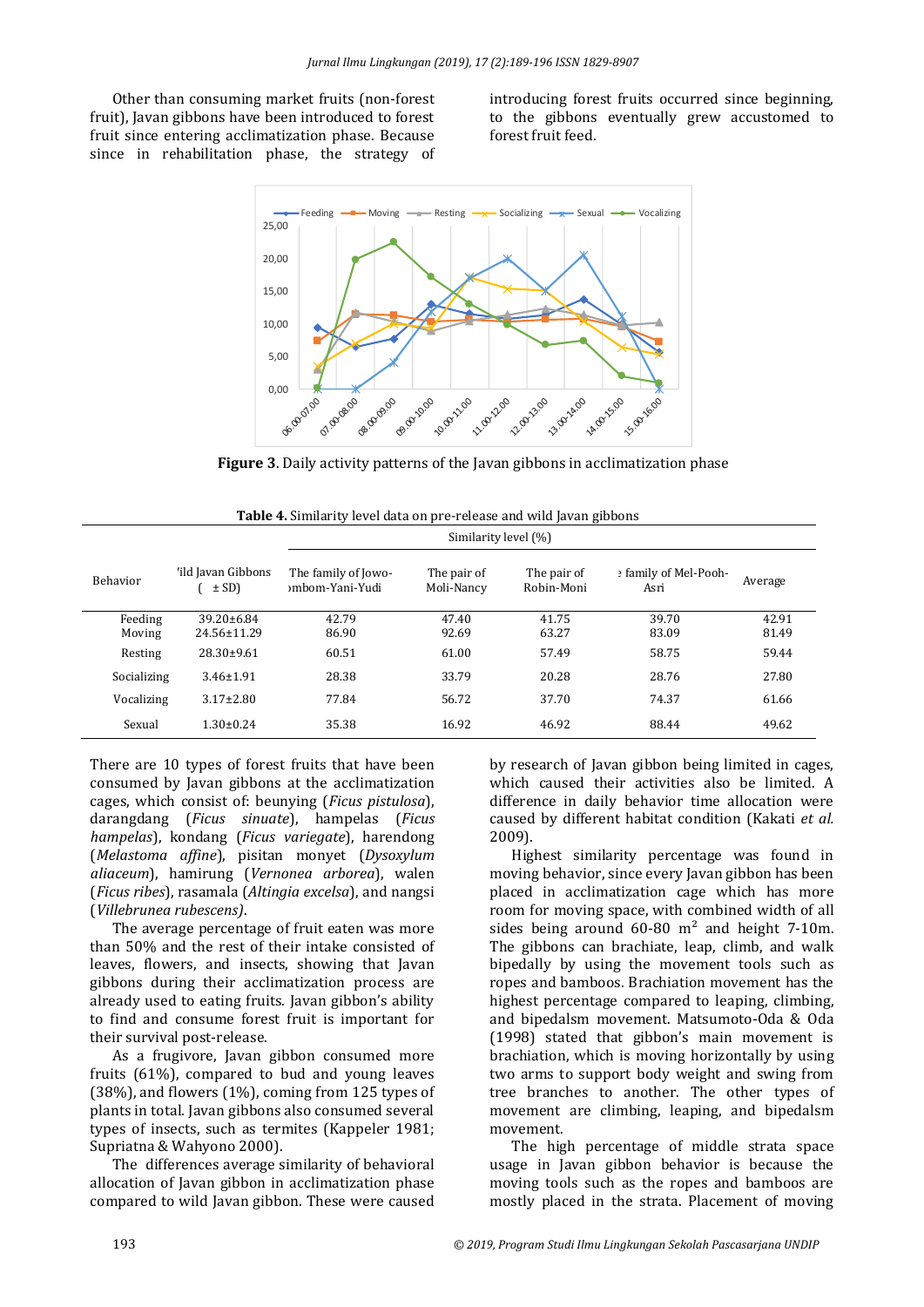space in the middle strata can avoid usage of lower stratra or the cage floor space. Allowing Javan gibbon to use the lower strata is very risky as this behaviour would result in greater chance of predation after release. The acclimated Javan gibbons were still seen using the cage ground to move, although the average percentage is relatively low on 0.45%. The allocation of behavior by the lower strata of the cage may not exceed 5%, as it will increase the risk of predation (Cheyne 2004).

The lowest similarity percentage was found in social activity. In the cages, social interaction between gibbons to happen often. The high interaction was also caused by the presence of infant and juvenile in Jowo-Bombom-Yani-Yudi family and Mel-Pooh-Asri family, which increased grooming behavior from mother to infant and

juvenile and also playing between infant and juvenile. Based on the proximity between animal data, it showed that the bond of Javan gibbons are relatively strong. A strong bond between pairs is crucial before release. The pairs which would be released must be able to copulate (Ravasi 2004 and Cheyne 2004).

#### **Javan Gibbon Individual Readiness**

In 9 behavioral parameters used to assess Javan gibbon behavioral ability it was shown that feeding, moving, resting, grooming, and agnostic activity can be conducted by the 11 Javan gibbons with different allocation for each animal. Morning call activity is only done by adult female in every group, and stereotypic and human directed behavior is not shown by every individual (Table 5).

**Table 5.** The average percentage of every behavioral readiness parameter of Javan gibbon

| F     | M     | R     | S    | G    | A    | Мc                             | St   | Hbd  |
|-------|-------|-------|------|------|------|--------------------------------|------|------|
| 19.70 | 18.68 | 51.74 | 0.92 | 5.86 | 0.41 | 0.00                           | 0.00 | 0.00 |
| 17,02 | 20.34 | 50.08 | 0.92 | 6.24 | 0.41 | 1.75                           | 0.00 | 0.00 |
| 16.16 | 23.18 | 43.58 | 0.00 | 6.31 | 0.16 | 0.00                           | 0.00 | 0.00 |
| 14.22 | 23.18 | 41.70 | 0.00 | 6.31 | 0.16 | 0.00                           | 0.00 | 0.00 |
| 17.15 | 25.82 | 44.87 | 0.22 | 5.53 | 4.72 | 0.00                           | 0.00 | 0.00 |
| 20.01 | 19.70 | 47.92 | 0.22 | 5.50 | 4.72 | 1.71                           | 0.00 | 0.00 |
| 14.18 | 13.80 | 53.65 | 0.59 | 6.14 | 0.00 | 0.00                           | 0.00 | 0.00 |
| 18.55 | 17.28 | 44.82 | 0.62 | 6.53 | 0.03 | 1.12                           | 0.00 | 0.00 |
| 17.70 | 19.20 | 52.45 | 1.92 | 5.88 | 0.32 | 0.00                           | 0.00 | 0.00 |
| 17.70 | 17.38 | 51.01 | 2.50 | 5.88 | 1.12 | 0.76                           | 0.00 | 0.00 |
| 11.30 | 24.64 | 41.06 | 0.00 | 6.33 | 0.09 | 0.00                           | 0.00 | 0.00 |
|       |       |       |      |      |      | <b>Behaviour Parameter (%)</b> |      |      |

*Remarks: F=feeding, M=-moving, R=resting, S=sexual, G=grooming, A=Agonistic, Mc=Morning call,* 

*St=Stereotypic, Hdb=Human directed behavior*

Based on 11 Javan gibbon behavioral readiness, 8 adults were within ready, 1 adolescent, 1 juveniles and 1 infant were almost ready for release (Table 6) The highest parameter value in readiness was scored by adult females in the following order: Nancy, Moni, Bombom and Pooh. This is because of morning call behavior existing only in adult female. The average morning call percentage done by adult female of overall vocalization behavior. Morning call behavior prompted mutual reply from every cage during acclimatization phase. The vocalization occured by Javan gibbon sence since they were in rehabilitation phase.

Morning calls by adult females are a territorial marking that shows that even if caged, the territorial system is very strong in every Javan gibbon group. A morning call vocalization by an adult female is a way to communicate with other groups and to show the range for her territory (Kappeler 1981). This was in line with what was stated by Geissmann *et al.* (2005), that vocalization behavior in Javan gibbon exhibit unique characteristic compared to other Hylobatidae, for the female has a larger role in protecting territory

**Table 6.** Individual result of Javan gibbon pre-release behavioral readiness

| Individual    | <b>Total value</b> | <b>Categories</b>               |  |
|---------------|--------------------|---------------------------------|--|
| Jowo          | 380                | Ready (interval 367-500)        |  |
| <b>Bombom</b> | 410                | Ready (interval 367-500)        |  |
| Yani          | 338                | Almost ready (interval 234-366) |  |
| Yudi          | 334                | Almost ready (interval 234-366) |  |
| Moli          | 398                | Ready (interval 367-500)        |  |
| Nancy         | 406                | Ready (interval 367-500)        |  |
| Robin         | 380                | Ready (interval 367-500)        |  |
| Moni          | 430                | Ready (interval 367-500)        |  |
| Mel           | 414                | Ready (interval 367-500)        |  |
| Pooh          | 438                | Ready (interval 367-500)        |  |
| Asri          | 332                | Almost ready (interval 234-366) |  |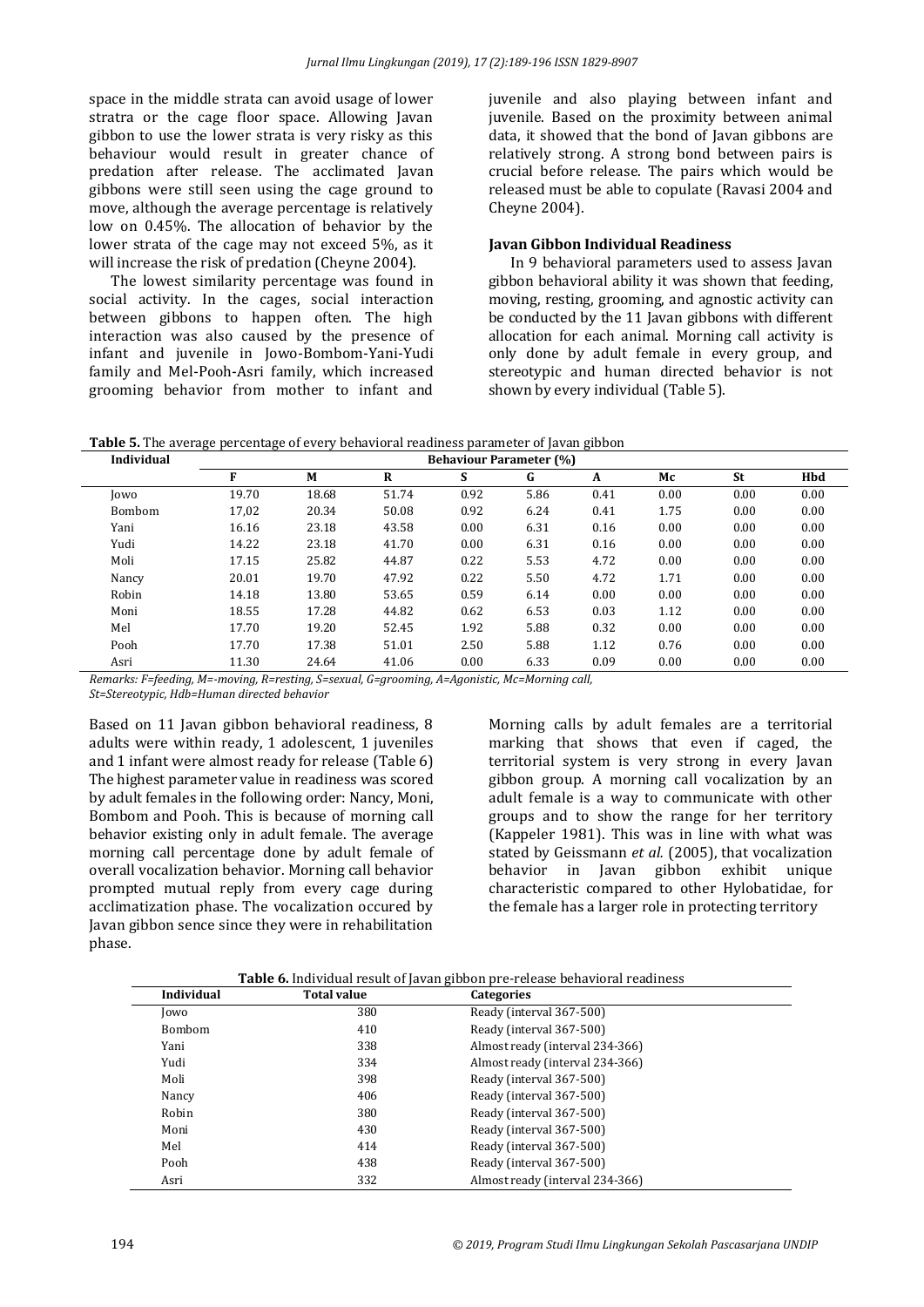Other than the morning call, another important vocalization displayed by Javan gibbon is an alarm call by both male and female adults, which at times is followed by their offspring. Alarm calls were made whenever a potentially dangerous object or threat was observed by the group, such as wild boar, snake, or javan leopard. Early warning is very important so that Javan gibbon can detect the possibility of threat such as leopard (Supriatna & Wahyono 2000). It would be a very beneficial skill upon release to the wild. Awareness is one of the purposes of living in group, for each member of the family has the role of detecting trouble/foreign objects in their surrounding environments. The functional role of every member of the family is to detect danger in their environment, allowing them to detect predators earlier (Napier & Napier 1985 and Schaik 1985 in Tobing 2002).

The average affiliative percentage value is higher compared to agonistic value. This showed that positive bonding has been formed between the members of Javan gibbon groups. Affiliative form observed are grooming, playing, and courtship. Sussman *et al.* (2004) in Asteria (2008) stated that interaction within groups consist of affiliative and agonistic interaction. Affiliative interactions are interactions that strengthen bond and improve relationship between members. Affiliative behavior in primates has the function of preserving pairbonds and influencing other animal (Koontz & Roush 1996, Fuentes 2002), including courtship (Estep & Desbury 1996).

The lowest final value in individual readiness is found in young gibbons, in the order: Yani, Asri, and Yudi. This was caused by the age level which means there was still behavioral limitation and they were still undergoing the learning process from their parents. Moreover, infants are still carried by the parent, although occasionally separated from the mother for self-learning.

Although the young gibbons have lower readiness value, the presence of strong bonds will allow them to be released along with the parents. Along with age growth, they will improve their natural behavior. Gibbons are not released individually, but rather as pairs or family units. Generally, in infant and juvenile, they tend to display playing behavior, as seen in family Jowo-Bombom-Yani-Yudi and family Mel-Pooh-Asri. Playing is one form of social pair-bond (Thompson 1996). Another social pair-bond behavior is autogrooming (Esteps & Desbury 1996). Current recommendations are for the release of gibbons compatible pairs or family groups, reducing theinitial energy investment in searching for a mate (Campbell et al.,2015).

The 11 Javan gibbon observed did not exhibit stereotypic behavior. Stereotypic behaviors are behaviors with a repetitive fixed movement pattern. This behavior often serves no definite function or clear purpose. Stereotypic behaviors are one of the

indicators that an animal has been subjected to an unsuitable environment for a long period of time in captivity. Animals in captivity are prone to exhibit such behavior for the limited space for movement in the cages (Caristead 1996). Stereotypic behavior not more than 3% can be eliminated by doing daily activities in nature (Cheyne 2004).

Human directed behavior, showing interest or desire to get close, was not shown by the 11 soon to be released Javan gibbon. This is because during in acclimatization process, interaction with human only occured with keepers during feeding times. Limiting direct interaction with humans is an effective method in eliminating un natural behaviors. After release, cages should be left open at the release site, so that the gibbons can use them as sleeping sites and to provide a familiar object in a strange place. Food (ideally natural foods found within the release site) can also be provisioned near the cage immediately after release, but should be gradually reduced to encourage foraging and reduce dependence (Campbell et al.,2015).

#### **Conclusions**

Acclimatization is an important process that must be done for the Javan gibbons that will be released. Pre-release Javan gibbon needs to be assessed for behavioral readiness especially for feeding, moving, resting, sexual, grooming, agonistic, morning call, stereotypic behaviour, and human directed behavior. Almost ready to ready categoring in observed Javan gibbon showed that acclimatization effort is beneficial for the 11 Javan gibbon that are scheduled for release. It's should ideally be a well-bonded pair or family unit be a strong candidates for released.

#### **Acknowledgements**

We thank Conservation International Indonesia, Javan Gibbon Foundation, Mount Gede Pangrango National Park, Forestry State Enterprise of Regional Division of West Java-Banten, and the Agency for Conservation of Natural Resources of West Java. We would like to also thank Clare Campbell and Holly Thompson from Wildlife Asia and Silvery Gibbon Project, Arcus Foundation, Full Circle Foundation and PT. Pertamina EP Asset 3 Subang Field, who have supported the Javan gibbon rehabilitation and reintroduction program. We thank the Javan gibbon monitoring team in Gunung Puntang: Mulya Hermansyah, Eryan Hidayat, Uwas, Yanto, Asep Sunarya, Agus Setiawan, Jenal, Nandang, and Ade Candra.

#### **References**

- Altmann, J. 1974. Observational study of behavior: Sampling methods. *Behaviour* 49 (3):227-267.
- Arifin, S. 2007. Pola aktivitas harian owa jawa (*Hylobates moloch* Audebert, 1978) di hutan Rasamala Resot Bodogol Taman Nasional Gunung Gede Pangrango. [Skripsi]. Bogor (ID): Universitas Ibnu Khaldun.

195 *© 2019, Program Studi Ilmu Lingkungan Sekolah Pascasarjana UNDIP*